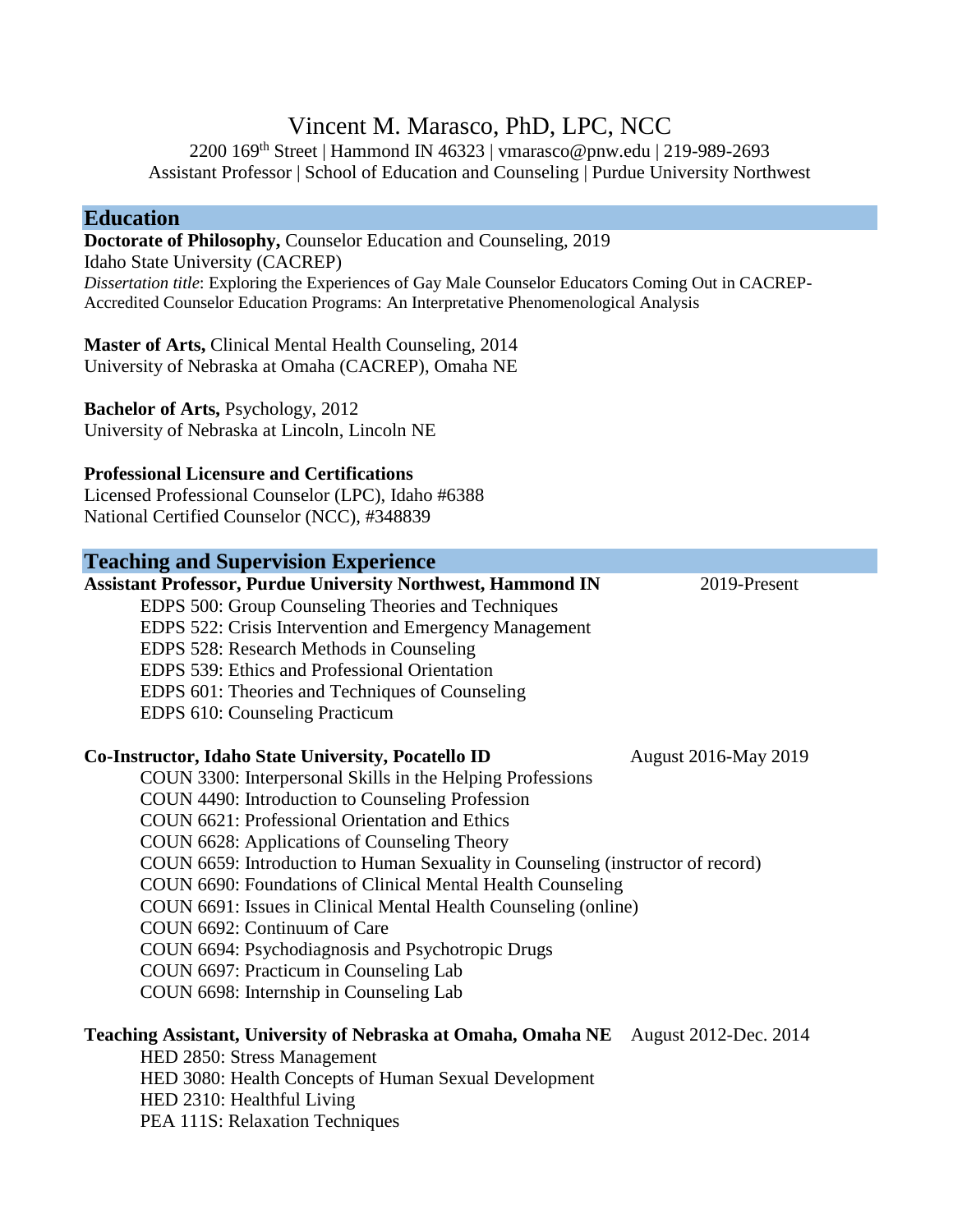### **Research and Scholarship**

#### Peer-Reviewed Articles

- **Marasco, V. M.** (2018). Addressing hegemonic masculinity with adolescent boys within the counseling relationship. Journal of Child and Adolescent Counseling. doi: 10.1080/23727810.2017.1422647
- Astramovich, R. L., Chan, C. D., & **Marasco, V. M.** (2018) Advocacy evaluation for counselors serving LGBTQ client populations. Journal of LGBT Issues in Counseling, 11:4, 319329. doi: 10.1080/15538605.2017.1380553
- Irwin, J., Coleman, J., Fisher, C., & **Marasco, V.** (2014). Correlates of suicide ideation among LGBT Midlanders. Journal of Homosexuality, 61,(8): 1172-1191. doi: 10.1090/00918369.2014.872521

### Book Chapters

**Marasco, V. M**. & Astramovich, R. L. (in press, 2018). Assisting individuals in coming out in later life as lesbian, gay, or bisexual. In J.S. Whitman & C.J. Boyd (Eds.), The therapist's notebook for sexual and gender identity diverse clients: Homework, handouts, and activities for use in counseling, training, and psychotherapy. New York: Harrington Park Press

#### Conference Presentations

- LGBTGEQIAP+: How Counselors Can Work with People Across the Acronym (poster). ACA 202 Conference, San Diego CA
- **Marasco, V.M.** & Astramovich, R.L. Exploring the Experiences of Gay Male Faculty Coming out in Counselor Education. ACES National Conference, 2019, Seattle, WA
- Lister, K., Chan, C.D., Astramovich, R.L. & **Marasco, V.M.** Counselors Making Sense of Their Experiences as Allies to LGBTQ+ Communities, 2018 ALGBTIC Conference, Portland, OR
- Astramovich, R.L., Chan, C.D., & **Marasco, V.M.** Advocacy Evaluation for Counselors Serving LGBTQ Populations, 2018 ALGBTIC Conference, Portland, OR
- **Marasco, V.M.**, Rumney, J., & Elison, C. Counselors' Use of Self-Disclosure to Come Out to Clients, 2018 Idaho Counseling Association, Boise, ID
- **Marasco, V.M**., Elison, C., & Rumney, J. The B in LGBT, 2018 Idaho Counseling Association, Boise ID
- Rumney, J., **Marasco, V.M**., Elison, C. Beyond Labels: The use of individualized descriptive language in working with non-hetero-normative clients. 2018 Idaho Counseling Association, Boise, ID
- **Marasco, V.M**. Perceived Facilitators and Barriers to Intimacy Among Persons 65 and Older, 2017 AASECT National Conference, Las Vegas, NV
- **Marasco, V.M.** & Coleman, J. Aging and intimacy: an exploratory study of sexual relationships among individuals ages 65 years and older. 2014 Annual Meeting of the Society for the Scientific Study of Sexuality, Omaha, NE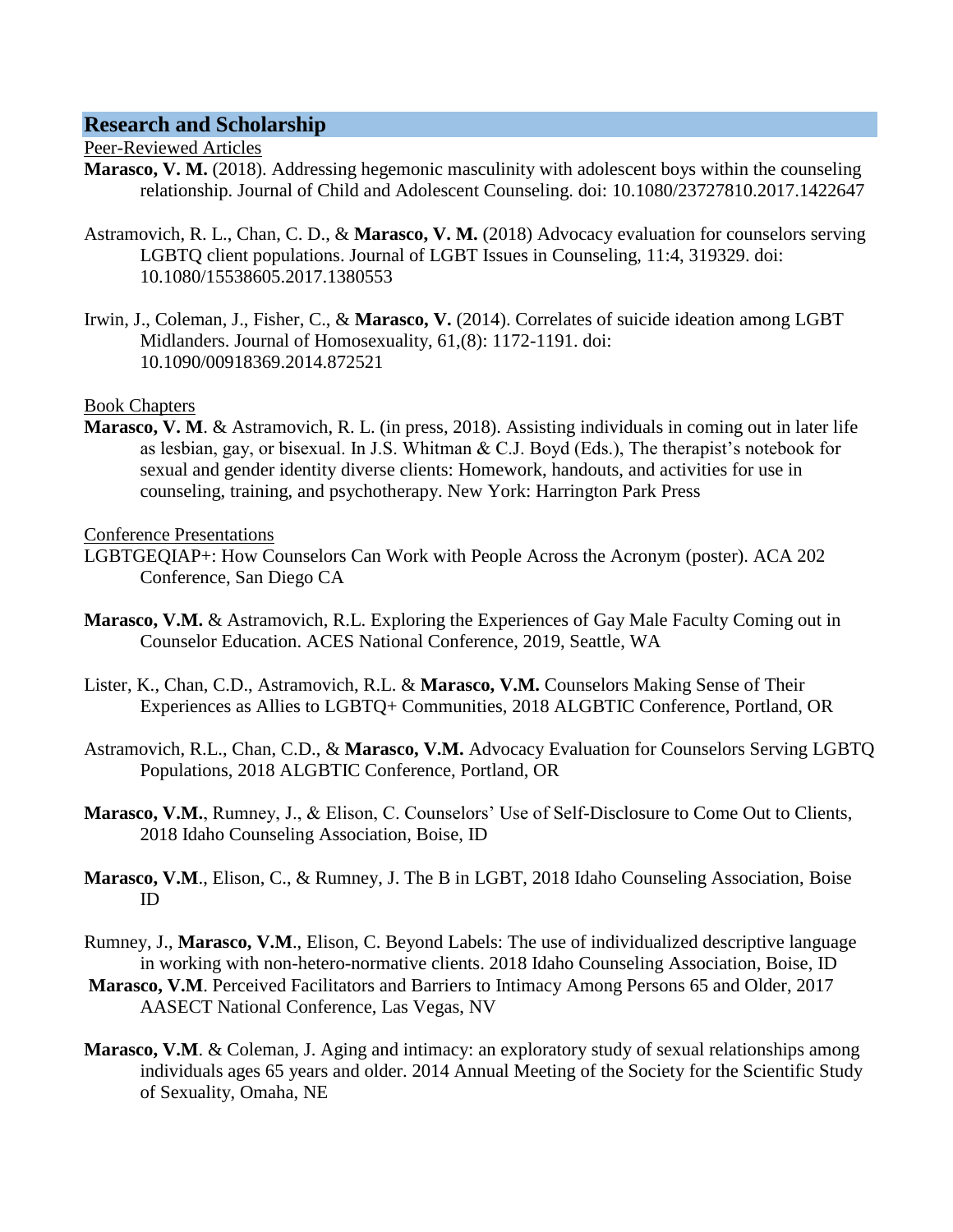- Coleman, J., Fisher, C., **Marasco, V**., Bross, M. & Eacker, C. Social Marketing for HIV Prevention: Development of the Better Boink Campaign. Annual Meeting of the American Public Health Association, New Orleans, LA. November 2014.
- Coleman, J., Fisher, C., **Marasco, V**., Bross, M. & Eacker, C. Social Marketing for HIV Prevention: Development of the Better Boink Campaign. Annual Meeting of the American Public Health Association, San Diego, CA, November 2013.

Invited Presentations and Lectures

**Idaho State University**, Department of Counseling Marriage, Couple and Family Family Team Supervision (master's level) Topic: Introducing sexuality in couples and family counseling Applications of School Counseling (master's level) Topic: Exploring child and adolescent sexuality in school counseling settings Research and Professional Issues (doctoral level)

Topic: Developing a research agenda

## **Journal Review Boards**

Journal of Counseling Sexology & Sexual Wellness: Research, Practice, and Education Reviewer May 2018-Present

# **Grants and Funding**

2018 ALGBTIC Research Grant, amount funded: \$500.00

- 2018 NBCC Minority Fellowship; unfunded
- 2018 RMACES Research Grant; unfunded
- 2018 American Psychological Foundation, Wayne Placek Grant; unfunded
- 2017 Division of Health Science, amount funded: \$275.00
- 2014 Graduate Research and Creative Activity, University of Nebraska at Omaha, amount funded \$5,000

### **Awards**

ALGBTIC Emerging Leader, New Professional, 2019-2020

Counseling Graduate Student Award for Excellence, Department of Counseling, University of Nebraska at Omaha, 2014

Certificate of Achievement, School of Health, Physical Education and Recreation, University of Nebraska at Omaha, 2014

| <b>Leadership and Professional Service</b>         |                    |
|----------------------------------------------------|--------------------|
| <b>Purdue University Northwest</b>                 |                    |
| • Chair, Nominations Committee                     | 2019-Present       |
| • Member, Student Affairs Committee                | 2019-Present       |
| • Member, Recruitment and Retention Taskforce      | 2019-Present       |
| <b>National and Regional Service</b>               |                    |
| • ALGBTIC Emerging Leader, New Professional May    | 2019-2021          |
| • Member, ALGBTIC Research & Scholarship Committee | 2019-2021          |
| • CACREP Initial Reviewer                          | June $2017 - 2019$ |